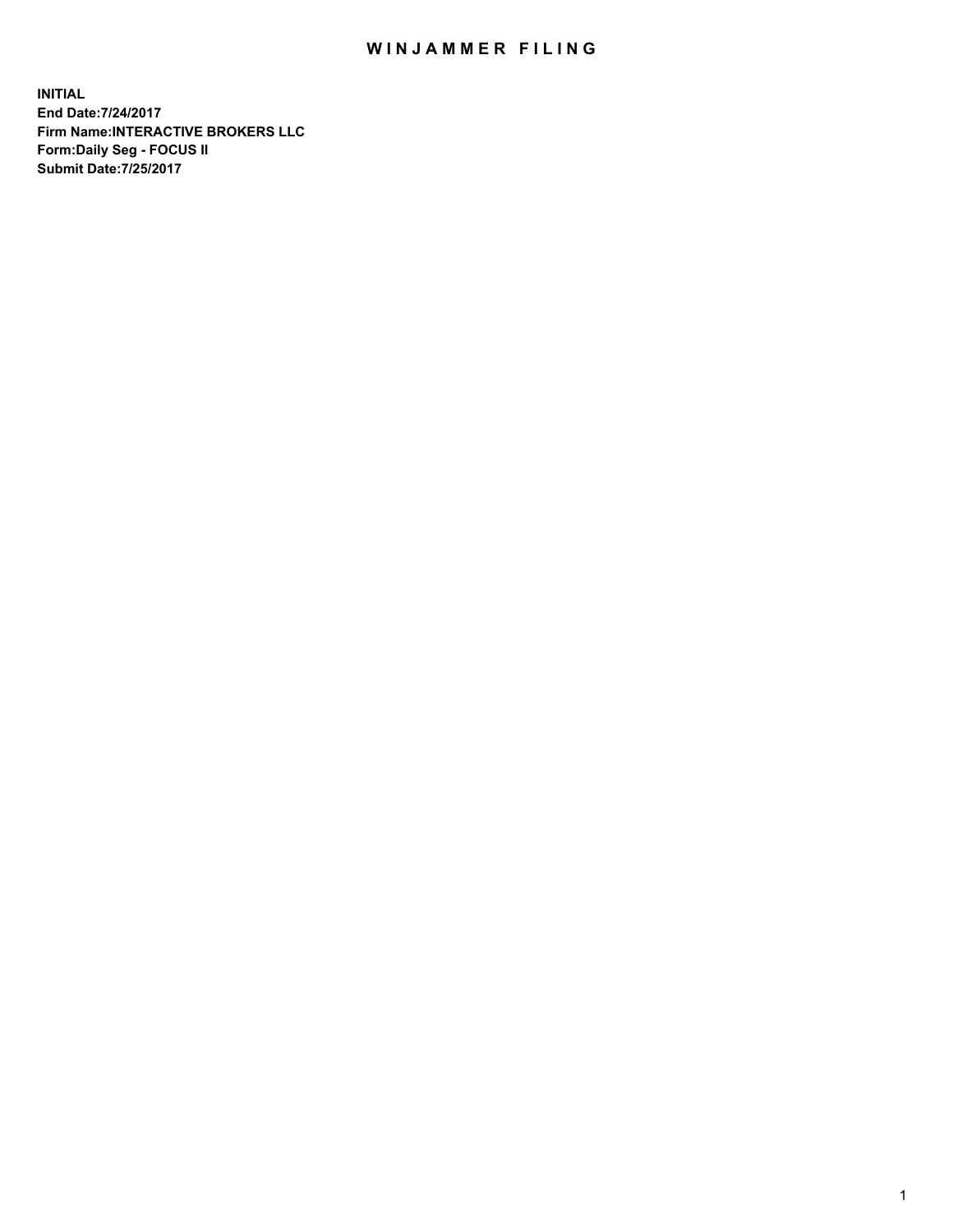## **INITIAL End Date:7/24/2017 Firm Name:INTERACTIVE BROKERS LLC Form:Daily Seg - FOCUS II Submit Date:7/25/2017 Daily Segregation - Cover Page**

| Name of Company<br><b>Contact Name</b><br><b>Contact Phone Number</b><br><b>Contact Email Address</b>                                                                                                                                                                                                                          | <b>INTERACTIVE BROKERS LLC</b><br><b>James Menicucci</b><br>203-618-8085<br>jmenicucci@interactivebrokers.c<br>om |
|--------------------------------------------------------------------------------------------------------------------------------------------------------------------------------------------------------------------------------------------------------------------------------------------------------------------------------|-------------------------------------------------------------------------------------------------------------------|
| FCM's Customer Segregated Funds Residual Interest Target (choose one):<br>a. Minimum dollar amount: ; or<br>b. Minimum percentage of customer segregated funds required:% ; or<br>c. Dollar amount range between: and; or<br>d. Percentage range of customer segregated funds required between:% and%.                         | $\overline{\mathbf{0}}$<br>0<br><u>155,000,000 245,000,000</u><br><u>00</u>                                       |
| FCM's Customer Secured Amount Funds Residual Interest Target (choose one):<br>a. Minimum dollar amount: ; or<br>b. Minimum percentage of customer secured funds required:%; or<br>c. Dollar amount range between: and; or<br>d. Percentage range of customer secured funds required between:% and%.                            | $\overline{\mathbf{0}}$<br>$\overline{\mathbf{0}}$<br>80,000,000 120,000,000<br>00                                |
| FCM's Cleared Swaps Customer Collateral Residual Interest Target (choose one):<br>a. Minimum dollar amount: ; or<br>b. Minimum percentage of cleared swaps customer collateral required:% ; or<br>c. Dollar amount range between: and; or<br>d. Percentage range of cleared swaps customer collateral required between:% and%. | $\underline{\mathbf{0}}$<br>$\underline{\mathbf{0}}$<br>0 <sub>0</sub><br>0 <sub>0</sub>                          |

Attach supporting documents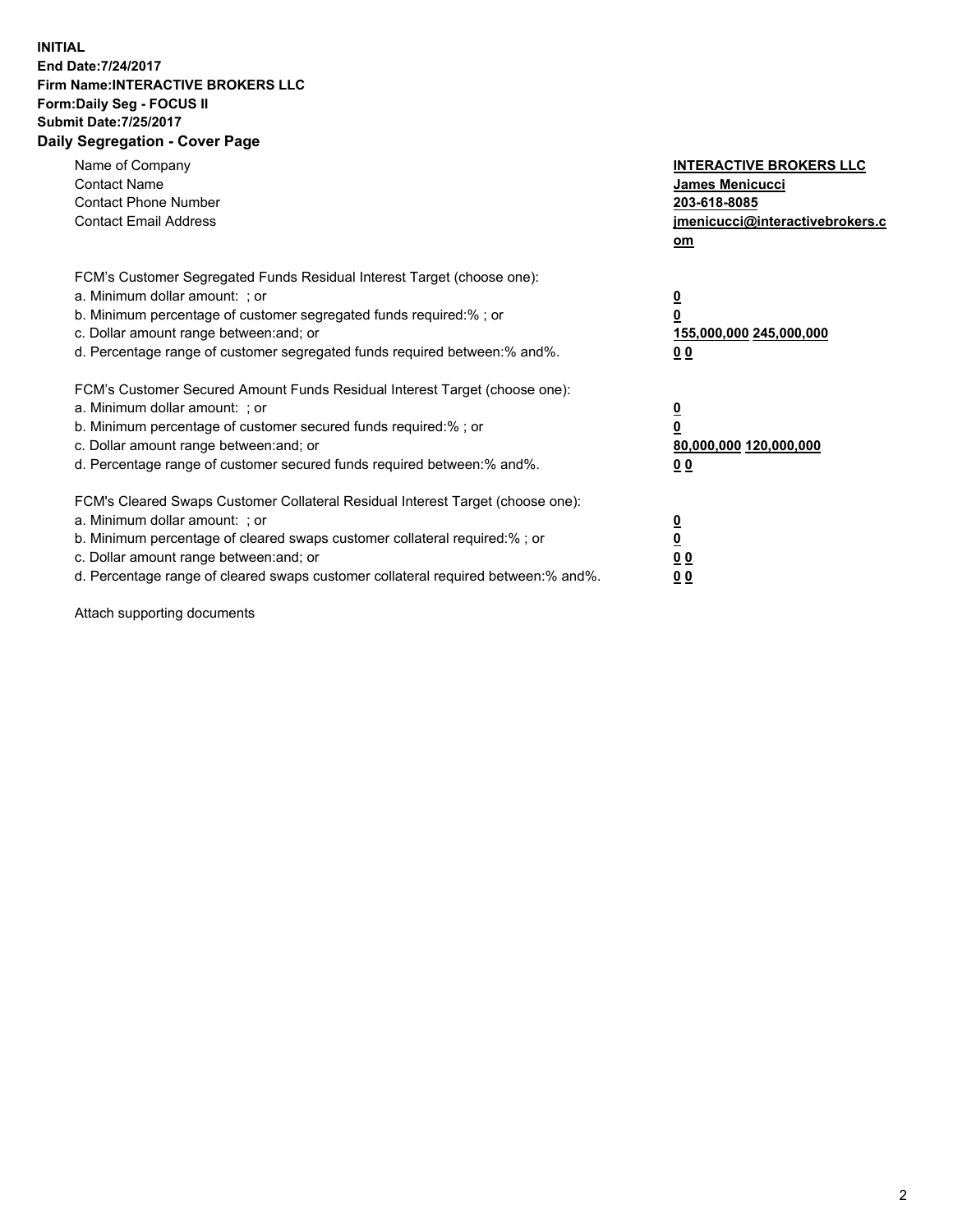## **INITIAL End Date:7/24/2017 Firm Name:INTERACTIVE BROKERS LLC Form:Daily Seg - FOCUS II Submit Date:7/25/2017**

|     | <b>JUDINII DAIG.NAJKU I</b><br><b>Daily Segregation - Secured Amounts</b>                   |                                         |
|-----|---------------------------------------------------------------------------------------------|-----------------------------------------|
|     | Foreign Futures and Foreign Options Secured Amounts                                         |                                         |
|     | Amount required to be set aside pursuant to law, rule or regulation of a foreign            | $0$ [7305]                              |
|     | government or a rule of a self-regulatory organization authorized thereunder                |                                         |
| 1.  | Net ledger balance - Foreign Futures and Foreign Option Trading - All Customers             |                                         |
|     | A. Cash<br>B. Securities (at market)                                                        | 365,687,179 [7315]<br>$0$ [7317]        |
| 2.  | Net unrealized profit (loss) in open futures contracts traded on a foreign board of trade   | -150,330 <sup>[7325]</sup>              |
| 3.  | Exchange traded options                                                                     |                                         |
|     | a. Market value of open option contracts purchased on a foreign board of trade              | 29,670 [7335]                           |
|     | b. Market value of open contracts granted (sold) on a foreign board of trade                | -25,249 [7337]                          |
| 4.  | Net equity (deficit) (add lines 1.2. and 3.)                                                | 365,541,270 [7345]                      |
| 5.  | Account liquidating to a deficit and account with a debit balances - gross amount           | 2,404 [7351]                            |
|     | Less: amount offset by customer owned securities                                            | 0 [7352] 2,404 [7354]                   |
| 6.  | Amount required to be set aside as the secured amount - Net Liquidating Equity              | 365,543,674 [7355]                      |
|     | Method (add lines 4 and 5)                                                                  |                                         |
| 7.  | Greater of amount required to be set aside pursuant to foreign jurisdiction (above) or line | 365,543,674 [7360]                      |
|     | 6.                                                                                          |                                         |
|     | FUNDS DEPOSITED IN SEPARATE REGULATION 30.7 ACCOUNTS                                        |                                         |
| 1.  | Cash in banks                                                                               |                                         |
|     | A. Banks located in the United States                                                       | 70,762,603 [7500]                       |
|     | B. Other banks qualified under Regulation 30.7                                              | 0 [7520] 70,762,603 [7530]              |
| 2.  | Securities                                                                                  |                                         |
|     | A. In safekeeping with banks located in the United States                                   | 343,732,855 [7540]                      |
|     | B. In safekeeping with other banks qualified under Regulation 30.7                          | 0 [7560] 343,732,855 [7570]             |
| 3.  | Equities with registered futures commission merchants                                       |                                         |
|     | A. Cash                                                                                     | $0$ [7580]                              |
|     | <b>B.</b> Securities                                                                        | $0$ [7590]                              |
|     | C. Unrealized gain (loss) on open futures contracts                                         | $0$ [7600]                              |
|     | D. Value of long option contracts                                                           | $0$ [7610]                              |
|     | E. Value of short option contracts                                                          | 0 [7615] 0 [7620]                       |
| 4.  | Amounts held by clearing organizations of foreign boards of trade<br>A. Cash                |                                         |
|     | <b>B.</b> Securities                                                                        | $0$ [7640]                              |
|     | C. Amount due to (from) clearing organization - daily variation                             | $0$ [7650]<br>$0$ [7660]                |
|     | D. Value of long option contracts                                                           | $0$ [7670]                              |
|     | E. Value of short option contracts                                                          | 0 [7675] 0 [7680]                       |
| 5.  | Amounts held by members of foreign boards of trade                                          |                                         |
|     | A. Cash                                                                                     | 81,398,065 [7700]                       |
|     | <b>B.</b> Securities                                                                        | $0$ [7710]                              |
|     | C. Unrealized gain (loss) on open futures contracts                                         | -3,839,611 [7720]                       |
|     | D. Value of long option contracts                                                           | 29,670 [7730]                           |
|     | E. Value of short option contracts                                                          | <u>-25,249</u> [7735] 77,562,875 [7740] |
| 6.  | Amounts with other depositories designated by a foreign board of trade                      | 0 [7760]                                |
| 7.  | Segregated funds on hand                                                                    | $0$ [7765]                              |
| 8.  | Total funds in separate section 30.7 accounts                                               | 492,058,333 [7770]                      |
| 9.  | Excess (deficiency) Set Aside for Secured Amount (subtract line 7 Secured Statement         | 126,514,659 [7380]                      |
|     | Page 1 from Line 8)                                                                         |                                         |
| 10. | Management Target Amount for Excess funds in separate section 30.7 accounts                 | 80,000,000 [7780]                       |
| 11. | Excess (deficiency) funds in separate 30.7 accounts over (under) Management Target          | 46,514,659 [7785]                       |
|     |                                                                                             |                                         |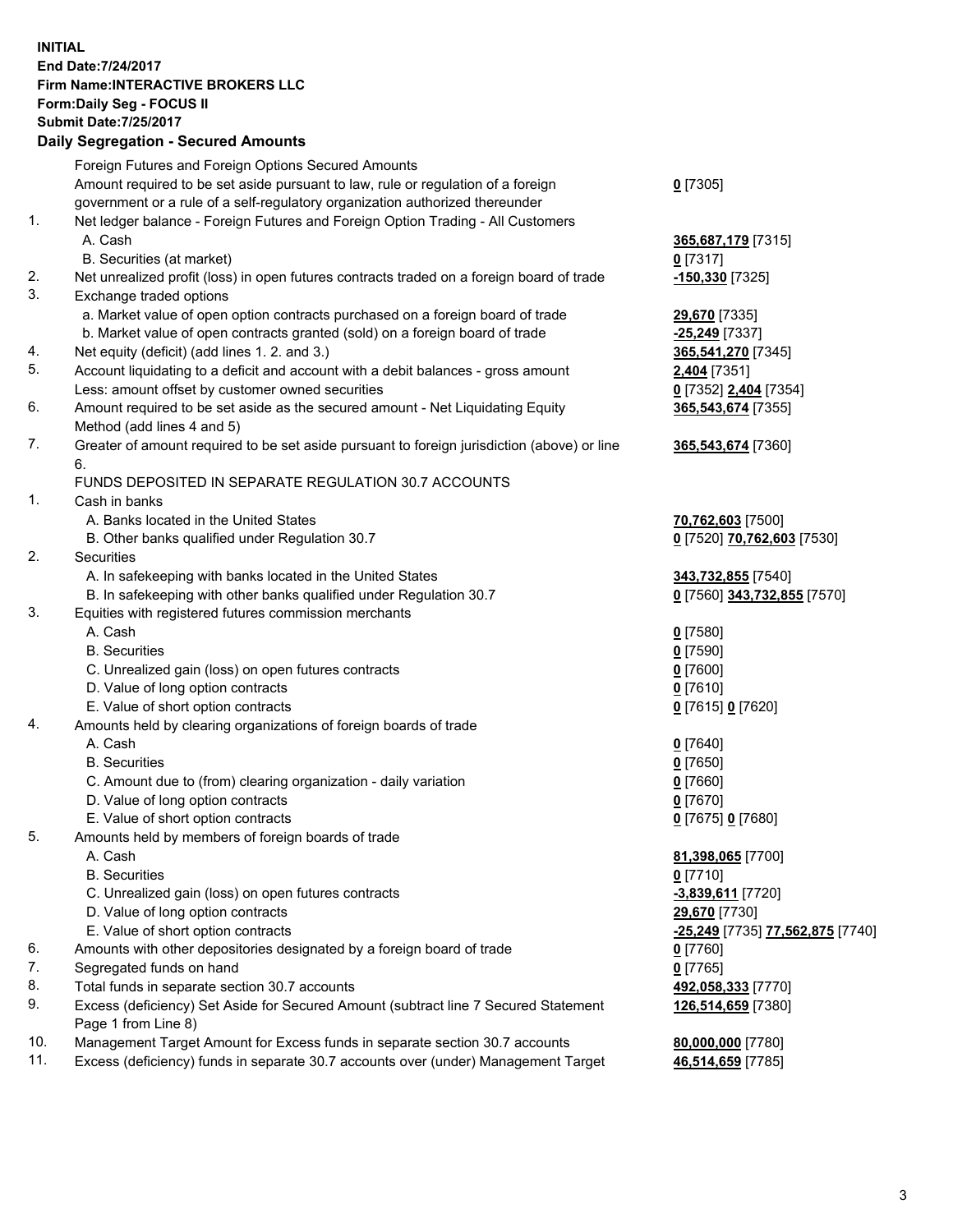**INITIAL End Date:7/24/2017 Firm Name:INTERACTIVE BROKERS LLC Form:Daily Seg - FOCUS II Submit Date:7/25/2017 Daily Segregation - Segregation Statement** SEGREGATION REQUIREMENTS(Section 4d(2) of the CEAct) 1. Net ledger balance A. Cash **4,349,184,926** [7010] B. Securities (at market) **0** [7020] 2. Net unrealized profit (loss) in open futures contracts traded on a contract market **-77,996,435** [7030] 3. Exchange traded options A. Add market value of open option contracts purchased on a contract market **179,550,450** [7032] B. Deduct market value of open option contracts granted (sold) on a contract market **-270,035,005** [7033] 4. Net equity (deficit) (add lines 1, 2 and 3) **4,180,703,936** [7040] 5. Accounts liquidating to a deficit and accounts with debit balances - gross amount **219,755** [7045] Less: amount offset by customer securities **0** [7047] **219,755** [7050] 6. Amount required to be segregated (add lines 4 and 5) **4,180,923,691** [7060] FUNDS IN SEGREGATED ACCOUNTS 7. Deposited in segregated funds bank accounts A. Cash **802,613,549** [7070] B. Securities representing investments of customers' funds (at market) **2,393,989,010** [7080] C. Securities held for particular customers or option customers in lieu of cash (at market) **0** [7090] 8. Margins on deposit with derivatives clearing organizations of contract markets A. Cash **519,067,837** [7100] B. Securities representing investments of customers' funds (at market) **764,607,499** [7110] C. Securities held for particular customers or option customers in lieu of cash (at market) **0** [7120] 9. Net settlement from (to) derivatives clearing organizations of contract markets **-7,927,357** [7130] 10. Exchange traded options A. Value of open long option contracts **179,546,889** [7132] B. Value of open short option contracts **-270,036,177** [7133] 11. Net equities with other FCMs A. Net liquidating equity **0** [7140] B. Securities representing investments of customers' funds (at market) **0** [7160] C. Securities held for particular customers or option customers in lieu of cash (at market) **0** [7170] 12. Segregated funds on hand **0** [7150] 13. Total amount in segregation (add lines 7 through 12) **4,381,861,250** [7180] 14. Excess (deficiency) funds in segregation (subtract line 6 from line 13) **200,937,559** [7190] 15. Management Target Amount for Excess funds in segregation **155,000,000** [7194]

16. Excess (deficiency) funds in segregation over (under) Management Target Amount Excess

**45,937,559** [7198]